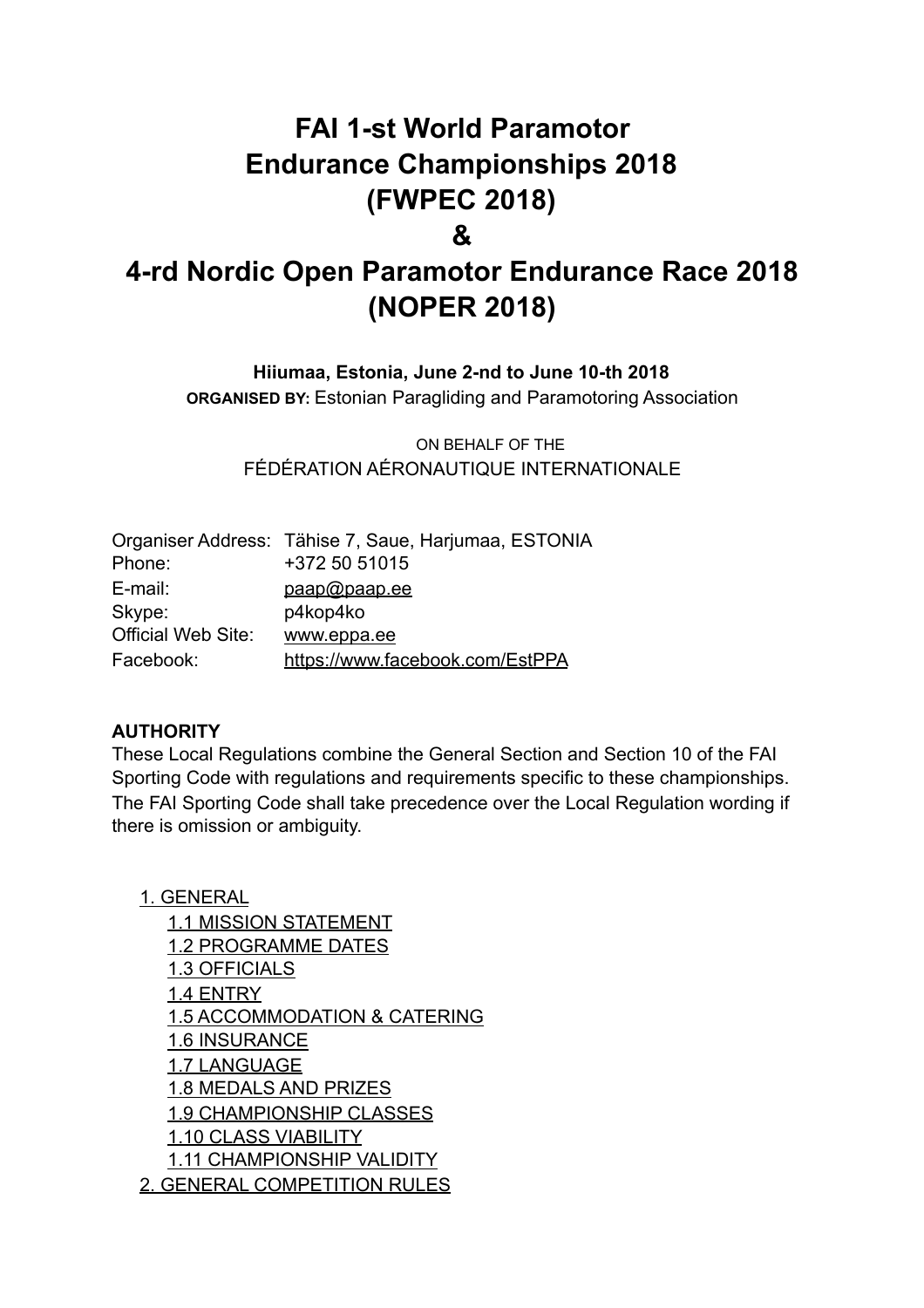2.1 REGISTRATION 2.2 TEAM LEADERS AND ASSISTANTS 2.3 PILOT AND NAVIGATOR QUALIFICATIONS 2.4 AIRCRAFT AND ASSOCIATED EQUIPMENT 2.5 FLIGHT RANGE 2.6 CONTEST NUMBERS 2.7 FLIGHT LIMITATIONS 2.8 DAMAGE TO A COMPETING AIRCRAFT 2.9 FLYING EQUIPMENT. 2.10 MANDATORY AND RECOMMENDED EQUIPMENT 2.11 PROHIBITED EQUIPMENT 3. FLYING AND SAFETY REGULATIONS 3.1 COMPLIANCE WITH THE LAW 3.2 OFFICIAL NOTICE BOARD AND OFFICIAL TIME 3.3 COMPLAINTS & PROTESTS 3.4 GNSS FLIGHT RECORDERS 3.5 ELECTRONIC EQUIPMENT 3.6 ASSISTANCE AND EXTERNAL AID TO COMPETITORS 4. CHAMPIONSHIP TASKS 4.1 GENERAL 4.2 COMPETITION PERIOD 4.3 TASK SUSPENSION OR CANCELLATION 4.5 LANDINGS/OUTLANDINGS 5. FLYING THE TASKS 5.1 GENERAL 5.2 COMPETITION MAP 5.3 LIMITATIONS 5.4 SPECIAL RULES 5.5 DECLARATIONS 5.6 TAKEOFFs and LANDINGs 5.7 THE LANDING BONUSES 5.8 THE TAKEOFF BONUSES 5.9 TIME BONUSES 6. CONTROL OF TASK FLIGHTS 6.1 TIMING 6.2 FUELLING PROCEDURE 6.3 TURNPOINTS AND HIDDEN GATES 7. SCORING 7.1 GENERAL 7.2 SCORING ELEMENTS 7.3 TEAM SCORING 7.4 DISQUALIFICATION AND PENALTIES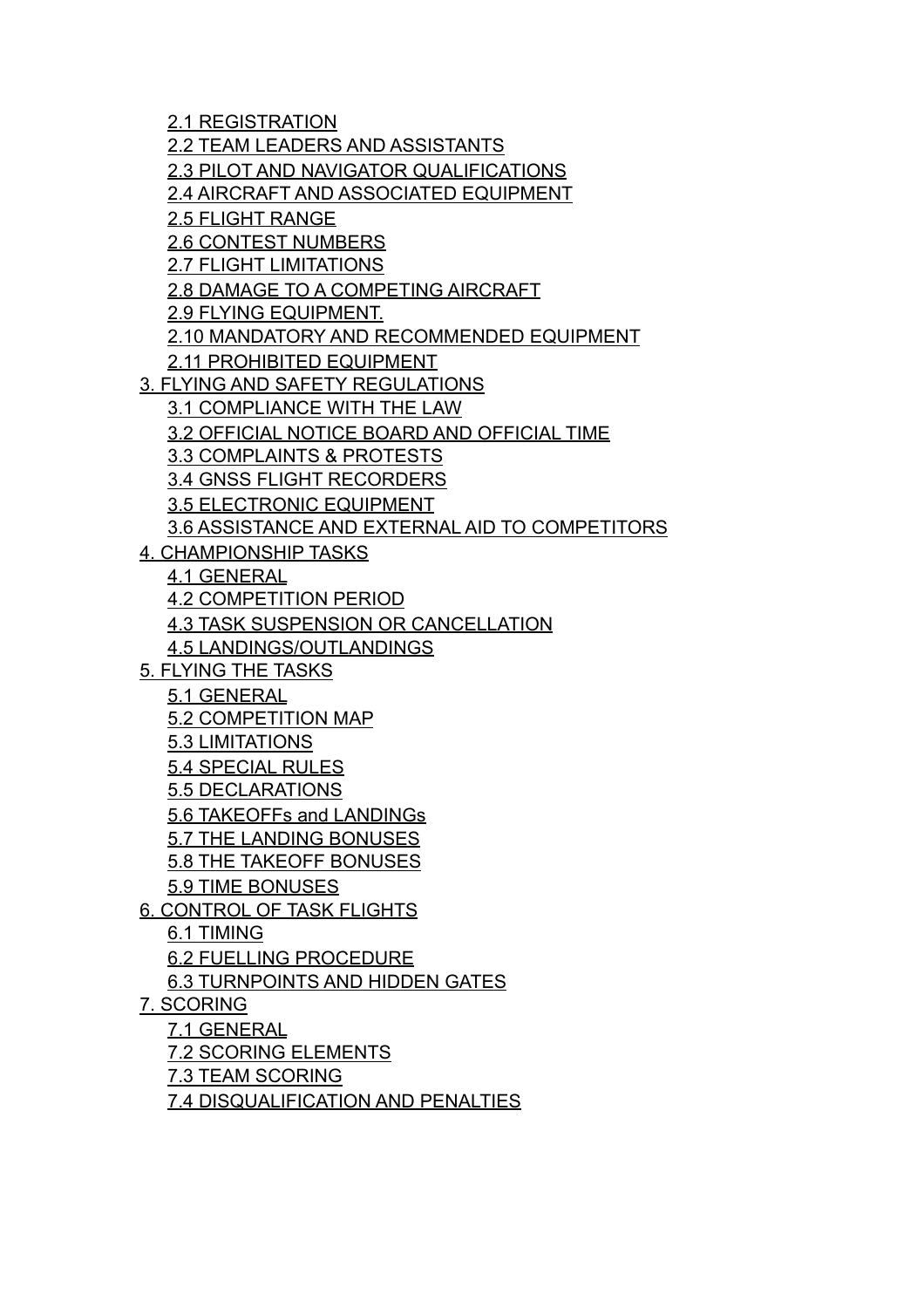# **1. GENERAL**

## **1.1 MISSION STATEMENT**

**Paramotor Endurance** is a new format with emphasis on navigation and endurance in such a new correlation, which would allow a lot of flying and fun without too much restrictions, stressful economy elements and with focus on real practical values, to promote development of pilots' **flying skills, navigation skills, take-off/landing skills, ground skills and flight planning/weather planning skills on a new level**.

In Estonia we have started with development of Paramotor Endurance format in 2010 and after testing different approaches in competition practice, completely new and fascinating format has born.

Final outcome has been surprising, as all pilots who ever took part in our events so far, have been completely addicted to this adventure, regardless of their personal results.

Naturally this format will continue to grow and develop from existing framework but here are some of the most important features of a Paramotor Endurance format at this time:

- ●Huge competition area of Saaremaa island (nearly 3000 km2), surrounded by the sea and beach areas, with minimal restrictions and no fly zones.
- ●A lot of flying over the spectacular and variable terrain.
- ●Strong focus on personal weather planning, airborne decisions and practical paramotoring skills.
- ●Free choice of balancing the task flying of max 7 hours per day and resting, within the time window of 15 hours daily.
- ●Besides basic turnpoint hunt, different navigation elements and variety of interesting bonus tasks will be included for the best selection of options to the pilot: snake, ring, oval, eclipse, star navigation, combined with pre-set timed navigation etc.
- ●Bonuses for economy and precision elements.
- ●No disqualification for outlandings but instead bonuses for controlled landings and takeoffs in dedicated fields and turnpoints.
- ●Free choice of equipment without any technical restrictions, even in the middle of the race.
- ●Unlimited pitstops by pilot's choice.
- ●Unlimited use of electronics, GPS's, tablets, communication devices and other technology.
- ●Minimum of penalties.
- ●Any assistance and chase teams allowed.
- ●Possibility for extra bonuses for surprise tasks and public performance elements.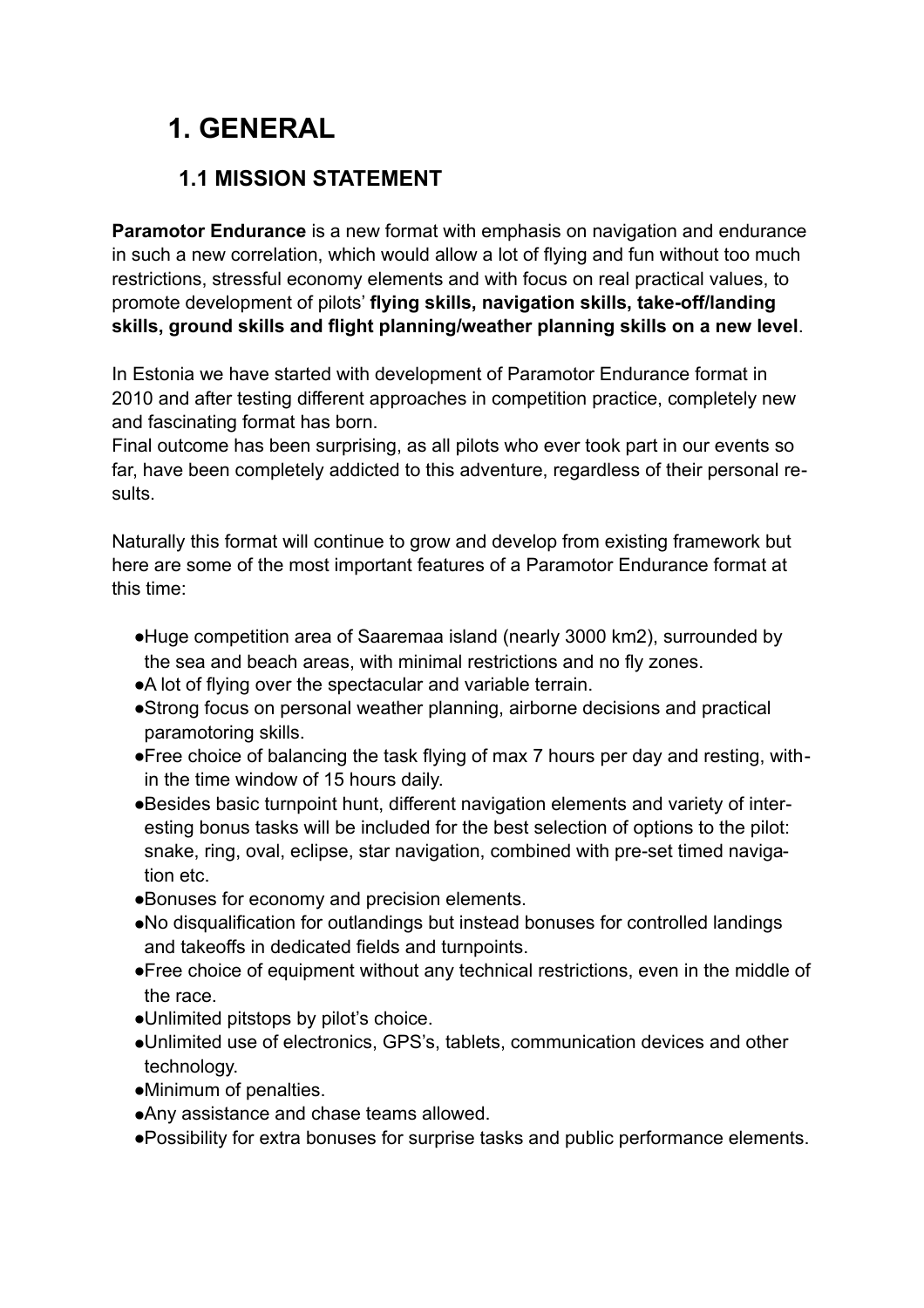### **1.2 PROGRAMME DATES**

| 2. - 3. June 2018               |
|---------------------------------|
| 3. June 2018, 15.00             |
| 3. June 2018, 17.00             |
|                                 |
| 4. - 9. June 2018, 6.00 - 21.00 |
| 9. June 2018, 6.00 - 18.00      |
| 9. June 2018, 21.00             |
| 10. June 2018, 12.00            |
|                                 |

#### **1.3 OFFICIALS**

| Event Director:              | Palle Kolar        |
|------------------------------|--------------------|
| <b>Competition Director:</b> | Paap Kolar         |
| Vice CD:                     | <b>Ott Maaten</b>  |
| <b>Chief Marshal:</b>        | Aare Vanari        |
| <b>Chief Scorer:</b>         | Henri Valdmann     |
| <b>Assistant Scorer:</b>     | <b>Olari Ilves</b> |
| International Jury:          | TBA                |
| Jury President:              | TBA                |
| Stewards:                    | TBA                |
| Monitor:                     | <b>TBA</b>         |
|                              |                    |

### **1.4 ENTRY**

The Championships are open to all Active Member and Associate Member countries of FAI who may enter:

PF1: 6 pilots, plus any number of female pilots

PL1: 6 pilots, plus any number of female pilots, plus one wheelchair bound pilot. PF2: 6 crews

The entry fees: 400.- EUR for pilots 300.- EUR for co-pilot (navigator) 150.- EUR for each Team Leader No fees for assistants, mechanics, drivers, friends, family members etc.

Entry fees don't need to be nominal before May 1-st. From this date all entries must be nominal and refund not requested.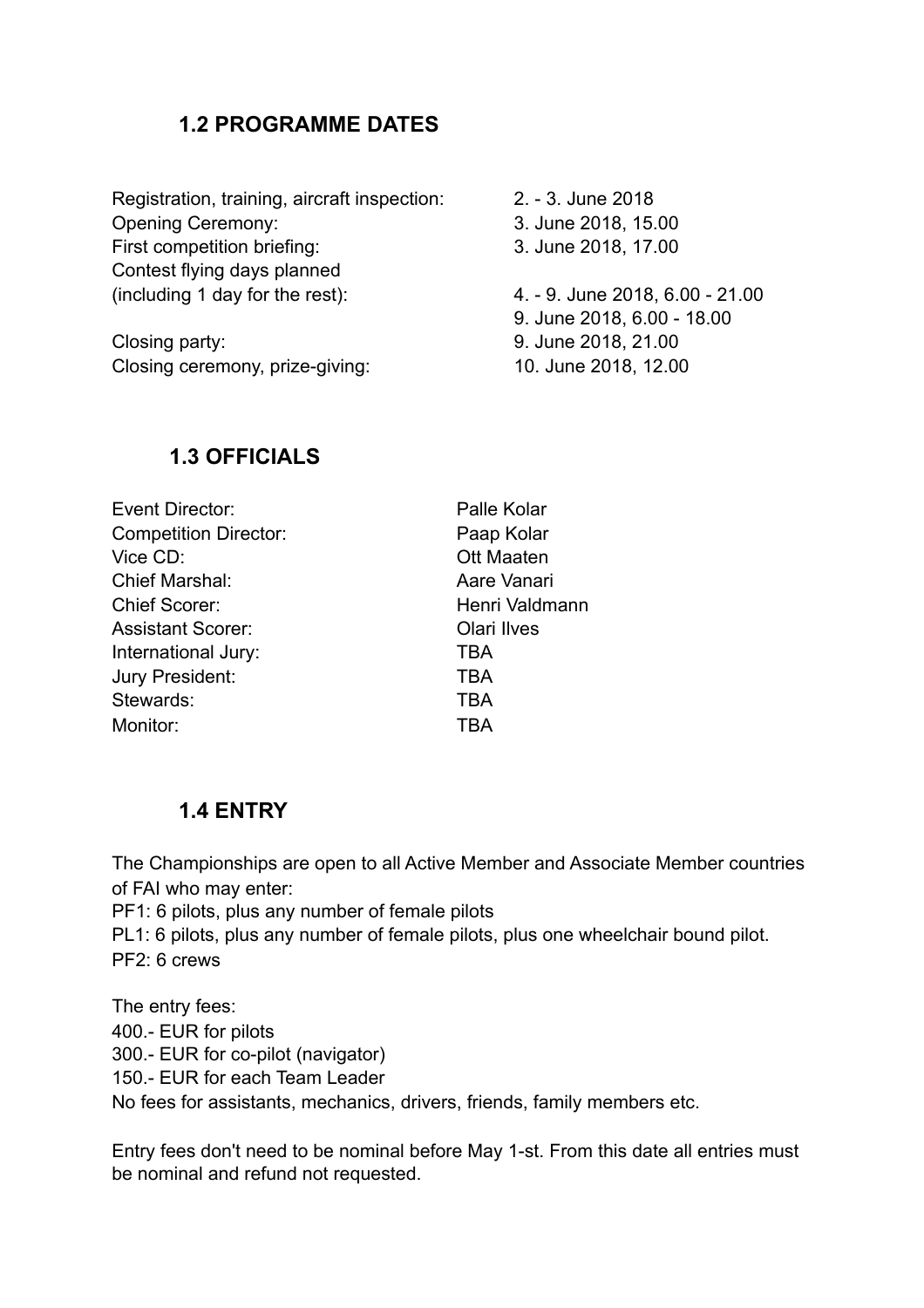Pilot entry fees paid before February 1-st will have 50.- EUR discount. Pilot entry fees paid later than May 1-st 2018 will have 50.- EUR surcharge If applications, with fees paid, are not received by May 15-th 2018, the entry will be accepted unless oversubscribed.

Entry Fees include:

- Competition management (setting, organising, controlling and evaluating the tasks), briefings, prize-giving etc.
- All competition materials (maps, task descriptions, competition numbers etc.)
- Rental of GPS Flight Trackers.
- Internet connection in the area of Competition Center.
- Training arrangements.
- Free use of the designated airfields and airspace according to the ECAA Supplement, NOTAM and Estonian airspace rules.
- Preferential prices for accommodation and food.
- Environmental fee.
- FAI sanction fee.
- ECAA event fee.
- Free entrance to all official events (warm-up and closing parties etc.)

Entries must be made on the Official Entry Form and entry fees must be transferred into the following bank account of EPPA:

| Beneficiary:  | EESTI TIIBVARJUSPORDI LIIT MTÜ |
|---------------|--------------------------------|
| Address:      | Tähise 7 Saue                  |
| Bank:         | <b>SFB</b>                     |
| IBAN:         | EE931010220106677013           |
| Bank address: | Tornimäe 2 Tallinn             |
| SWIFT/BIC:    | EEUHEE2X                       |

Please mark in the explanation field competition title and fee, class and the name involved. (For example: FWPEC comp fee, PF1, John Smith)

#### **EVENT CANCELLATION**

If a CAT 1 event is cancelled or does not take place, all entry fees that have been paid shall be returned in full and no CIMA sanction fees are due. If a CAT 1 event is stopped by Jury decision or by force majeure, a portion of the entry fees, to be determined by the CMA Bureau, shall be returned. In this instance, CIMA sanction fees shall be paid in full.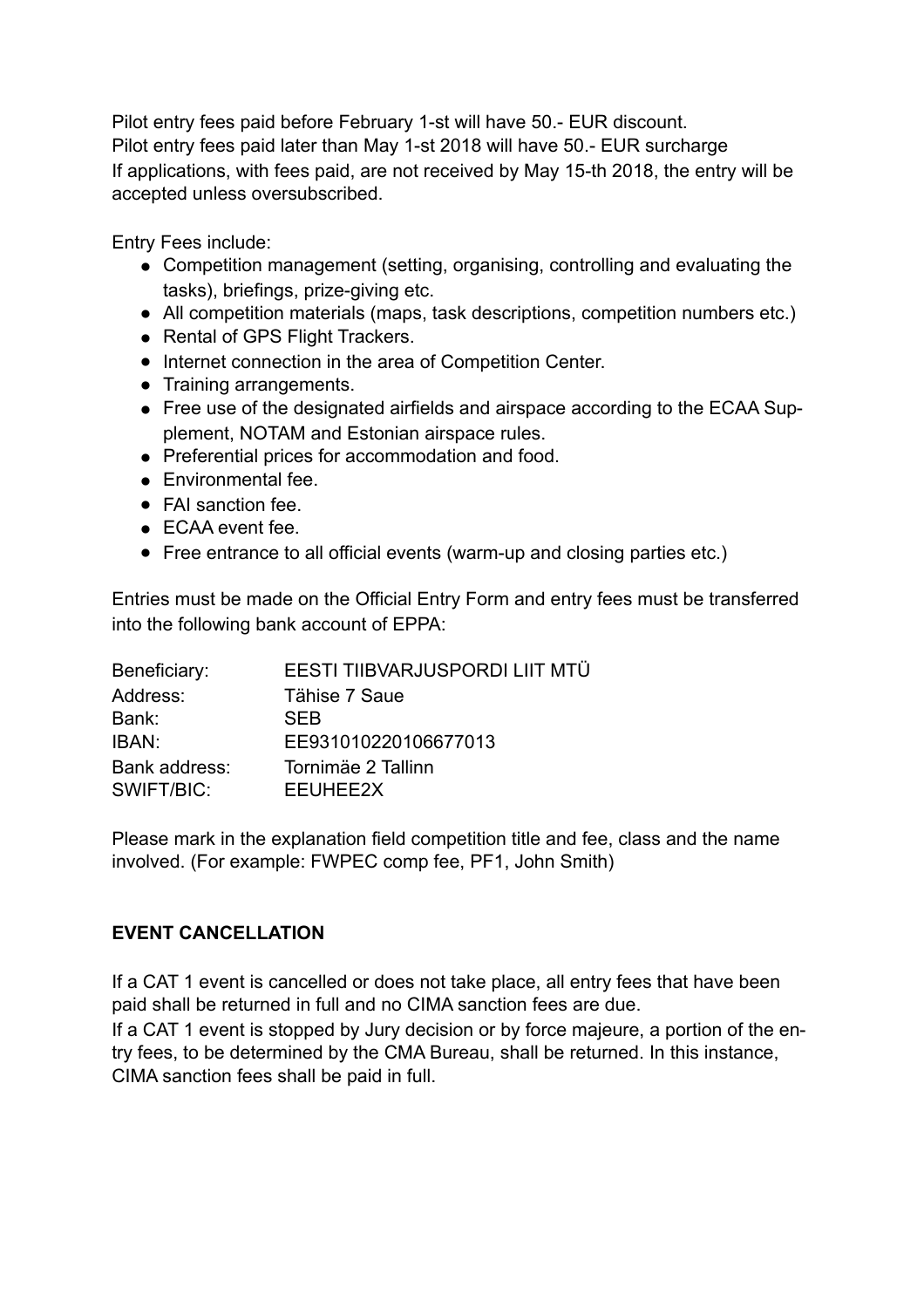#### **WITHDRAWAL FROM A CAT1 EVENT**

Participants who withdraw from a CAT1 championship before the start of the official practice period shall be entitled to a refund of part of their entry fees according to the scale below. In this instance, no CIMA sanction fees are due.

30 days (or more) before = 100%

29 days (or less) before = 50%

Participants who withdraw after the start of the official practice period shall receive no refund and CIMA sanction fees shall be paid in full.

## **1.5 ACCOMMODATION & CATERING**

Official accommodation will be available in wide and affordable range, from tenting and camping to variety of bungalows, guesthouses and hotels, most of them in 3 km distance from the Competition Center.

Competition Center and the main briefingroom is located in Ristna Paradise Villa.

Promotional prices for food will be available at the Beach Bar (near competition center) and Kalana Restaurant (Port Kalana 3 km).

Sample prices for accommodation.

Camping with tent or car: 5.- EUR / person / night

Promotional price for accommodation in the beach bungalow: 20.- EUR / person / night.

Hot showers and toilets included.

To get the advantage of best pricing conditions for all accommodation inquiries and bookings, please contact accommodation manager Mirell Jakobson, by e-mail: [mirell@murakas.ee](mailto:mirell@murakas.ee) or by phone: +372 58531779

### **1.6 INSURANCE**

Each pilot in PL classes must hold valid third party insurance of at least 750 000 SDR. For the PF classes a third party insurance and personal accident insurance are highly recommended. All applicable insurances must be presented at registration.

### **1.7 LANGUAGE**

The official language of the Championships is English. Organisers will do the best to provide translations into other languages if needed.

### **1.8 MEDALS AND PRIZES**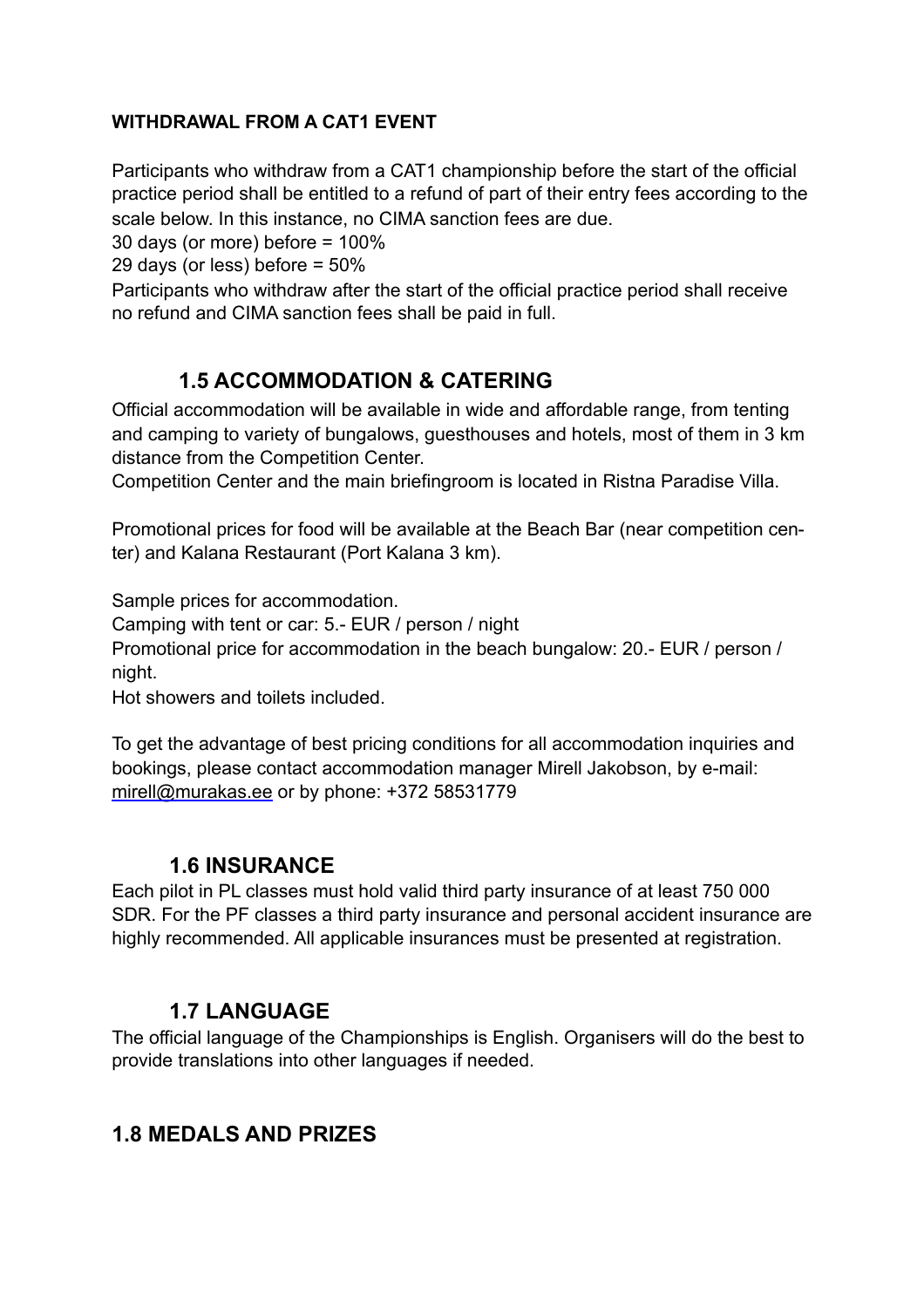FAI medals will be awarded to:

- Pilots placed first, second and third in each valid class (including PF1f, if in compliance with S10 4.3.2).

- National teams placed first, second and third in each valid class.
- FAI Diplomas will be awarded for those placed first to tenth.

- Local trophies will be awarded for NOPER 2018 results accordingly.

### **1.9 CHAMPIONSHIP CLASSES**

The Championships may be held in the following classes (S10 1.5):

PF1, PF1l, PF2, PL1

Each class is a championship in its own right and as far as possible interference of one class by another shall be avoided.

## **1.10 CLASS VIABILITY**

For a championship to be valid there must be competitors from no less than 4 countries in a class, ready to fly the first task, and must start a minimum of one task. (S10 4.3.2)

For the NOPER 2018 to be valid there must be no less than 10 crews for class PF1, 3 crews for class PFL1 and 5 crews for the classes PF2, PL1, PL2, ready to fly the first day and must start a minimum of one logged competition flight.

### **1.11 CHAMPIONSHIPS VALIDITY**

The title of World Champion in any class shall be awarded only if there have been at least 4 separate competition tasks/days.

The title of Winner of NOPER 2018 in any class shall be awarded only if there has been at least 2 competition days with scored task time with minimum of 50 % of participating pilots in the class.

# **2. GENERAL COMPETITION RULES**

# **2.1 REGISTRATION**

On arrival the Team Leaders and members/pilots shall report to the Registration Office to have their documents checked and to receive supplementary regulations and information. The following documents are required:

- Valid FAI Sporting Licence for pilot and navigator
- Aircraft Certificate of Airworthiness or Permit to Fly.
- Evidence of competitor's nationality or residence.
- Certificate of Insurance.
- Receipt for payment of entry fees.
- Liability waiver (signed on registration).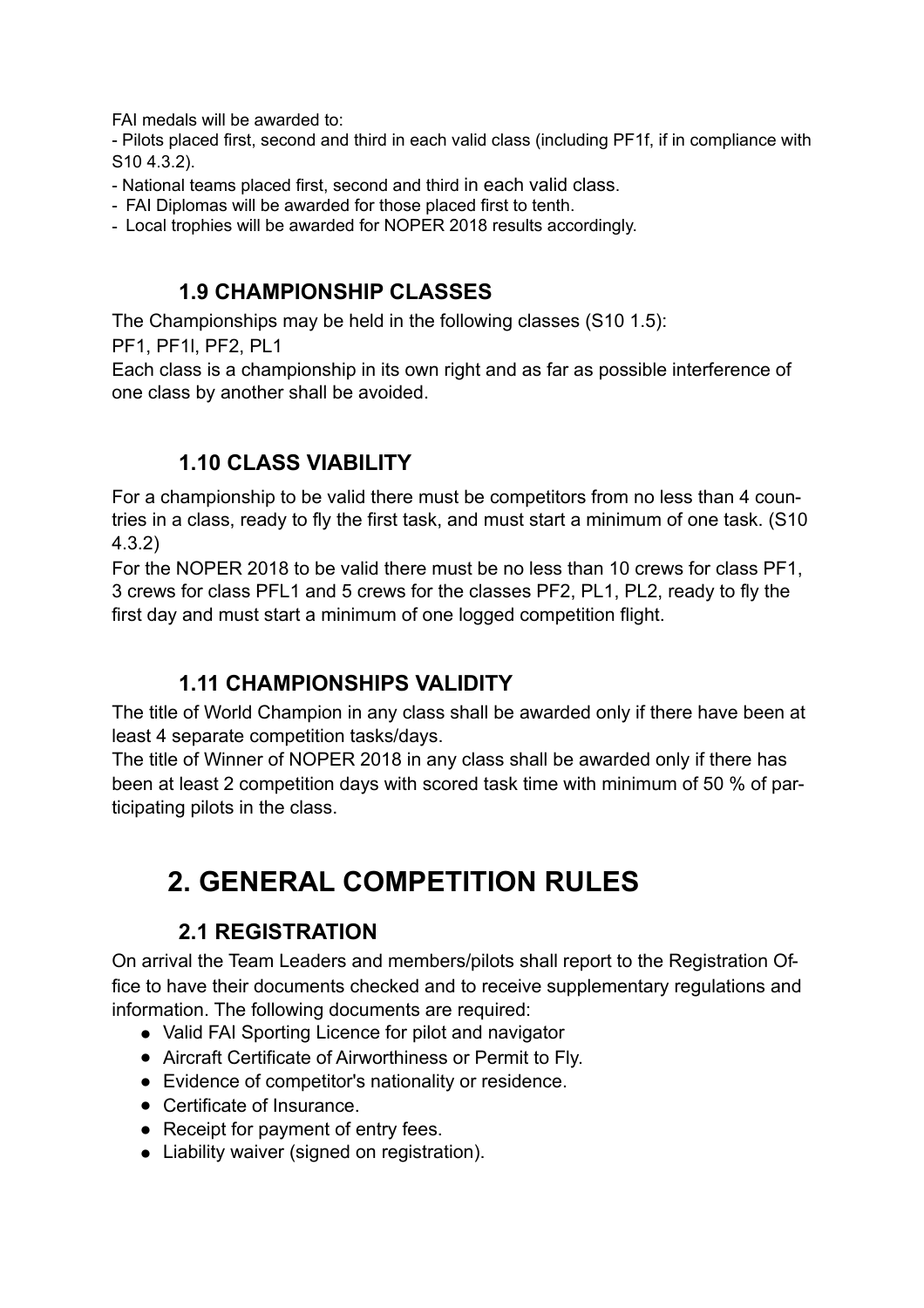The Registration Office will be open as indicated on the information board. Registration forms may be inspected by Team Leaders on request prior to the start of competition flying.

# **2.2 TEAM LEADERS AND ASSISTANTS**

Each nation should designate a Team Leader, who may be a competitor. The Team Leader is the liaison between the organisers and his team. He is responsible for the proper conduct of his team members, for ensuring that they do not fly if ill or suffering from any disability which might endanger the safety of others and that they have read and understand the rules.

Briefings will be held for Team Leaders and/or competitors on each flying day. The time and place for briefing meetings and any postponements will be prominently displayed.

All briefings will be held in English and may be recorded in notes, by tape recorder or video.

# **2.3 PILOT AND NAVIGATOR QUALIFICATIONS**

A competing pilot shall be of sufficient standard to meet the demands of an international competition with minimum of 30 hours of flying experience. Pilot must hold an FAI Sporting Licence issued by their own NAC.

The navigator must have reached the age of 14 years.

# **2.4 AIRCRAFT AND ASSOCIATED EQUIPMENT**

Aircraft and equipment provided by the competitor must be of a performance and standard suitable for the event.

The aircraft must comply with the FAI definition of a Paramotor at all times (S10 1.3 & 1.4).

Any changes of wings, motors and components and any modifications of equipment within FAI class definition are allowed.

All wings, motors and associated parts to be used must be registered BEFORE their use and made available for inspection during the registration period June 12-th, 2014.

The organisers have the right to inspect for class conformity and if necessary, ground any aircraft for safety reasons at any time during the event.

# **2.5 FLIGHT RANGE**

All aircrafts will be expected to have a still air range of at least 100 km with one full fuel tank (S10 4.17.7)

Additional fuel tanks are allowed on responsibility of the pilot.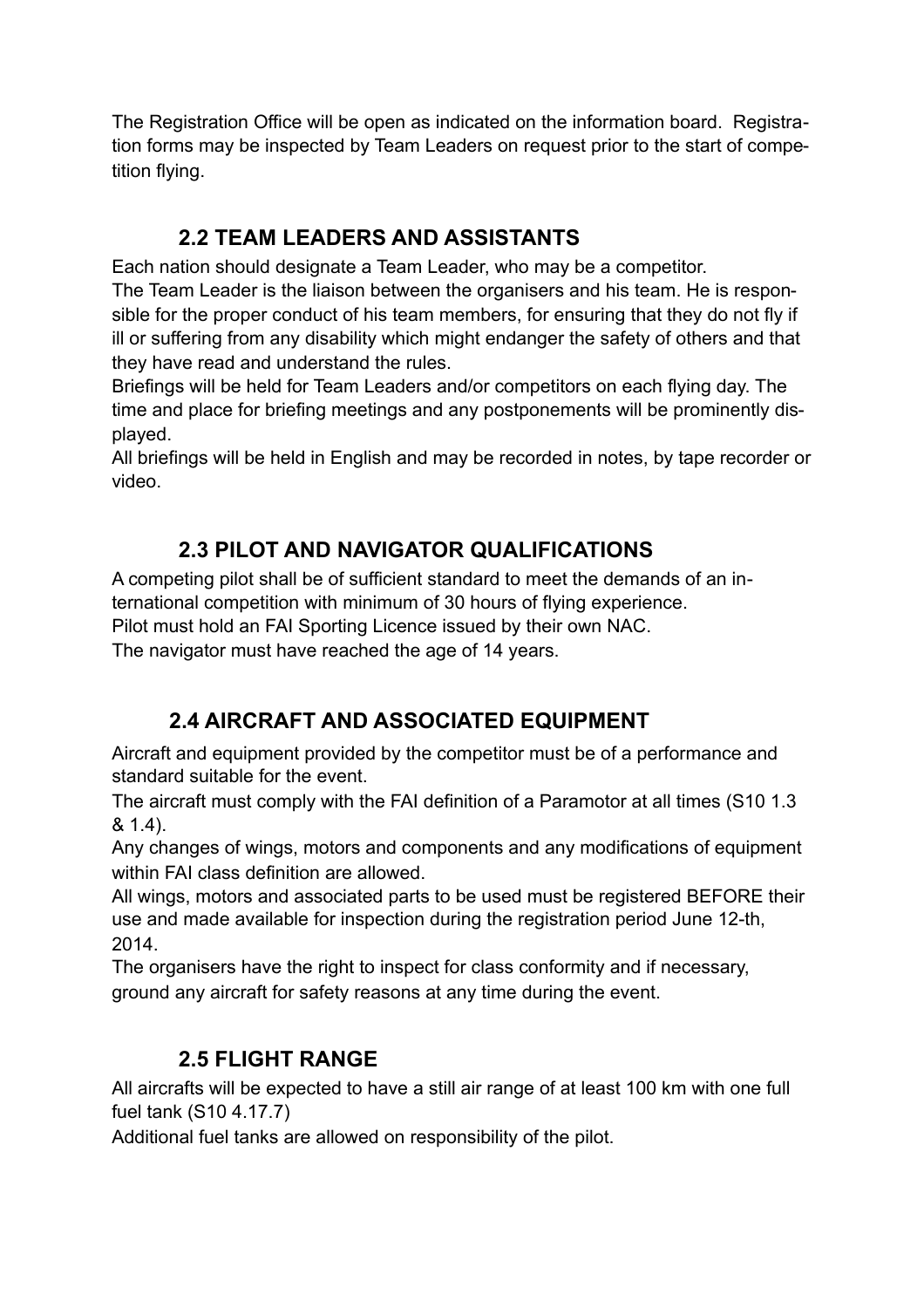### **2.6 CONTEST NUMBERS**

Aircraft shall carry the number centrally on the underside of the paraglider, top towards the leading edge or as a sticker on the protective netting of the motor cage, as briefed.

### **2.7 FLIGHT LIMITATIONS**

Each aircraft shall be flown within the limitations of its design, Certificate of Airworthiness or Permit to Fly. Any manoeuvre hazardous to other competitors or the public shall be avoided.

Unauthorised aerobatics are prohibited. (S10 4.23.2)

Cloud, smog and rain flying is forbidden.

Each aircraft shall be given a pre-flight check by its pilot and may not be flown unless it is serviceable. (S10 4.23.3)

## **2.8 DAMAGE TO A COMPETING AIRCRAFT**

Any serious damage, grounding the aircraft, shall be reported to the organisers without delay and the aircraft or it's parts may then be repaired or replaced with any other of the same class, registered with Comp Director.

# **2.9 FLYING EQUIPMENT.**

Wings, machines and their components can be changed by decision of the pilot in command at any times with no restrictions except after registering such equipment with Competition Director or Chief Marshal.

It is allowed to change and use any equipment, part of an equipment or it's components, including the wing, as long as all possible equipment is declared and registered with Competition Director or Chief Marshal before their use and marked accordingly if required.

Note: Unauthorized change of the wing or motor (unregistered) may incur a penalty.

# **2.10 MANDATORY AND RECOMMENDED EQUIPMENT**

A protective helmet must be worn whenever the pilot is strapped into the harness of an aircraft.

For PF classes an emergency parachute system is recommended.

### **2.11 PROHIBITED/ALLOWED EQUIPMENT**

Basically there is no prohibited equipment inside it's class definition and safety standards. Instead pilots will be encouraged to use all modern solutions and technology to achieve the best results.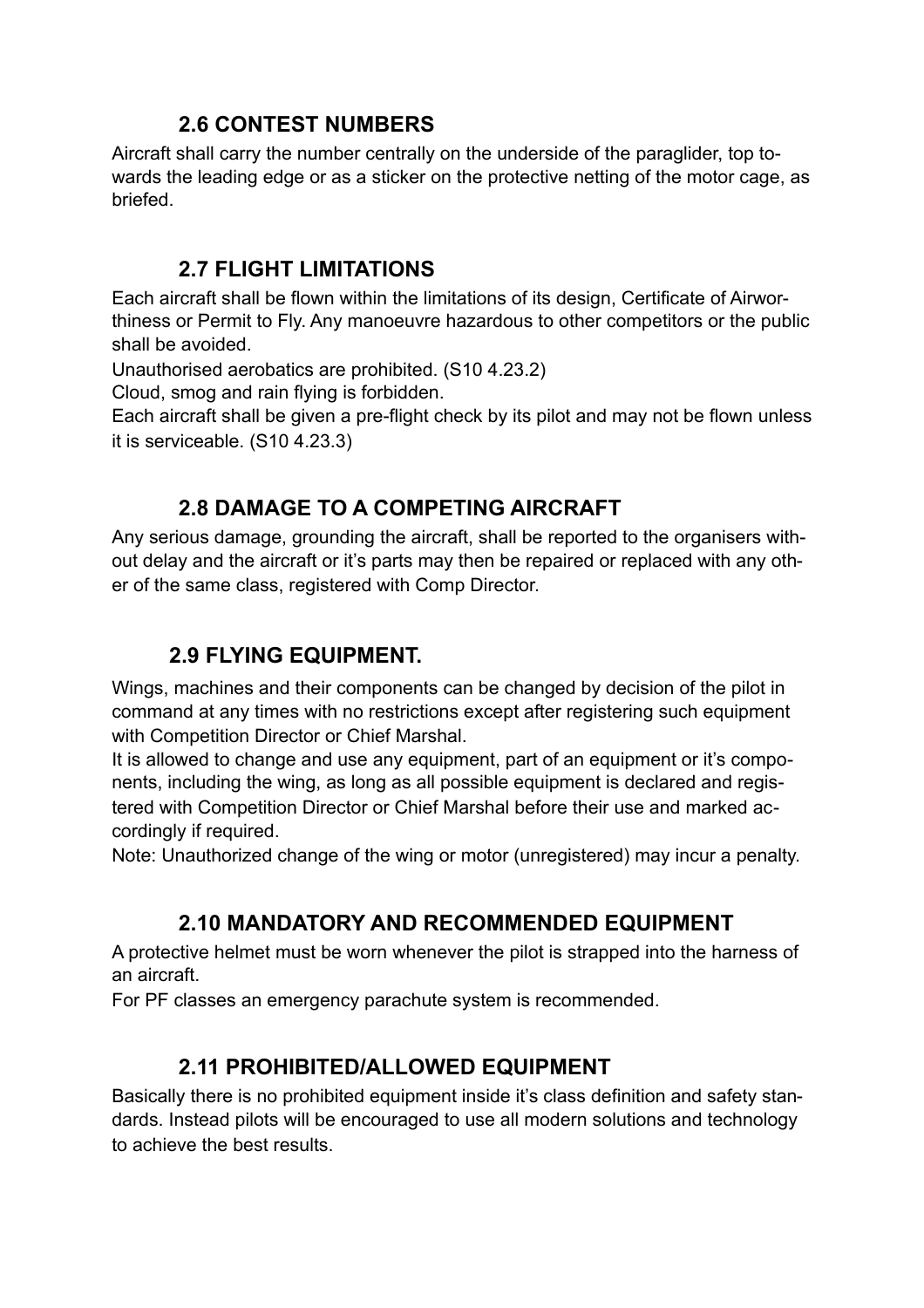Although all wings and machines should be registered BEFORE their use to avoid penalties for unrecognized and unregistered equipment (which will be considered prohibited equipment).

# **3. FLYING AND SAFETY REGULATIONS**

### **3.1 COMPLIANCE WITH THE LAW**

Each competitor is required to conform to the laws and the rules of the air of Estonia. (S10 4.23.1).

# **3.2 OFFICIAL NOTICE BOARD AND OFFICIAL TIME**

The official notice board may have the form of a website ([www.eppa.ee](http://www.eppa.ee/) or as briefed), which may be duplicated by notice board in the briefing room in Competition Center. Competitors will be provided with connection to the organisers' internet/intranet and teams are expected to bring their own computers provided with a WiFi network interface.

All times are given, taken and calculated in local time (based on GMT).

### **3.3 COMPLAINTS & PROTESTS**

The complaint and protest procedures are as described in Section 10 4.35 and 4.36. The protest fee is 50 euros.

# **3.4 GNSS FLIGHT RECORDERS**

All pilots shall carry a Flight Recorder (GPS Tracker) which will be provided by the competition organisers. This should be kept switched on for logging throughout all copetition as briefed.

As a spare, a second FR may be used as secondary evidence.

AMOD loggers are the preferred secondary FRs and will be available in limited amount for the rent by the organisers.

Each FR must be tested before flying the competition tasks and labelled with competitor's name and number.

Once the championships has started the pilot must always use the same FR. In the event of a permanent failure, another FR may be used with the permission of the CD.

It is the pilot's responsibility to ensure that he is fully aware of the functions and capabilities of his FR, that it is **switched on when needed, switched off when not needed** (not to have penalties), has sufficient battery power and that the antenna is correctly positioned.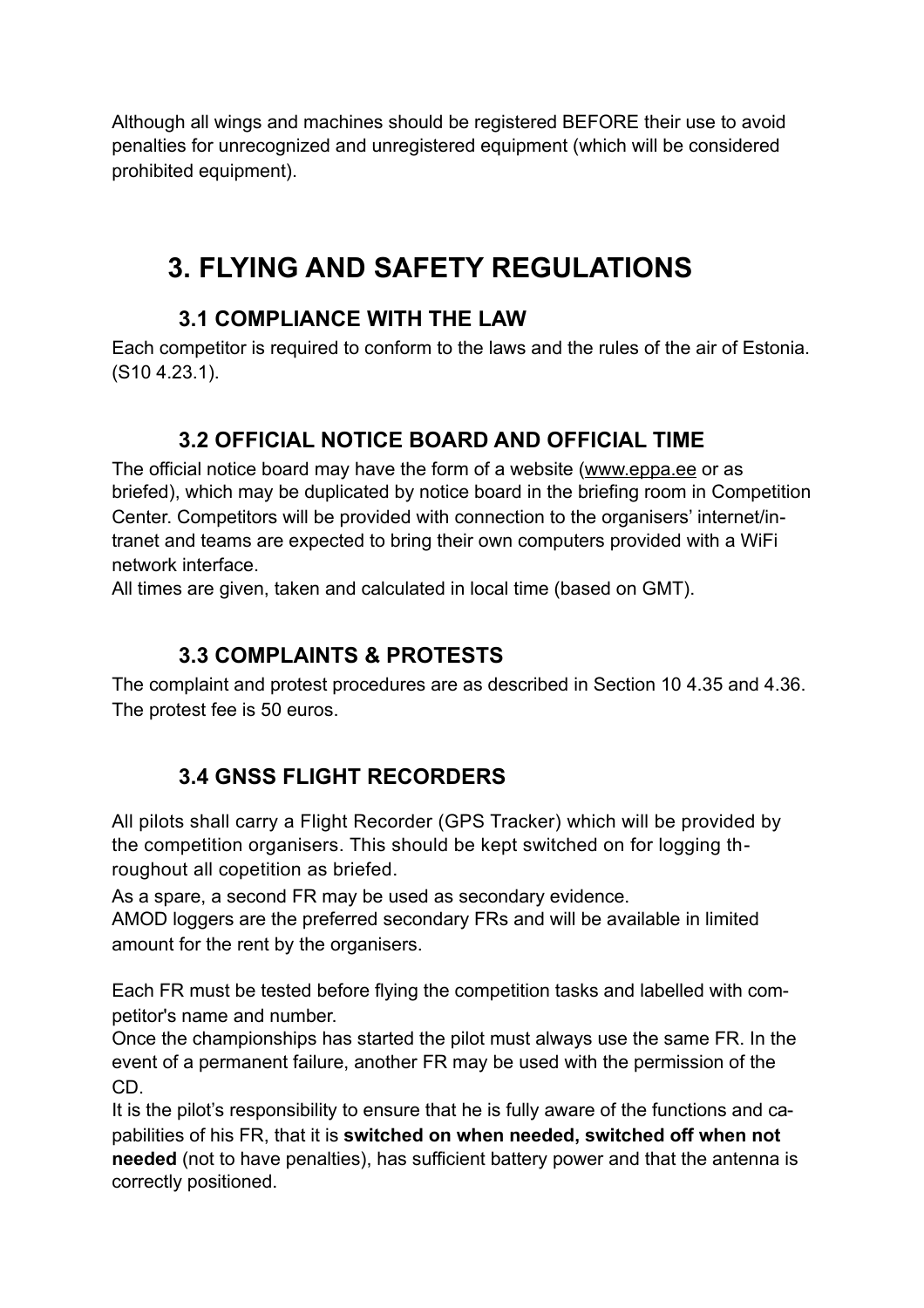In case if any other FR (except AMOD) will be used as a spare FR, it will be pilot's reponsibility to provide necessary cables and software to get all data downloaded for scoring.

## **3.5 ELECTRONIC EQUIPMENT**

There will be no limitations to use any kind of electronic equipment and communication devices.

It is not allowed to change, to receive or to hand over FR loggers registered as official track recording devices to be used for scoring, except to the Chief Marshal and CD if not briefed otherwise.

All official track recording devices should be registered BEFORE their use. Results will be taken from one (primary) device in one competition day with only exceptions for technical reasons and with approval of Chief Marshal or CD.

# **3.6 ASSISTANCE AND EXTERNAL AID TO COMPETITORS**

Any help and assistance to the pilots is allowed, except in competition flying. It is allowed to use supporting vehicles and chase-teams, to move/drive by land by any means and for any reasons (tactical, technical etc.) but only results gained in flights will count towards the final score.

Substitution of the pilot or swapping FR loggers is forbidden.

Handing over FR loggers to anybody else but CD, Chief Marshal or Scorer is not allowed.

# **4. CHAMPIONSHIP TASKS**

# **4.1 GENERAL**

To count as a valid championship, all competitors in the class concerned will be given the equal opportunity to carry out the tasks involved in these championships.

### **4.2 COMPETITION PERIOD**

Overall competition period is planned for 6 days. There will be also 1 (one) mandatory day for the rest by the decision of each pilot.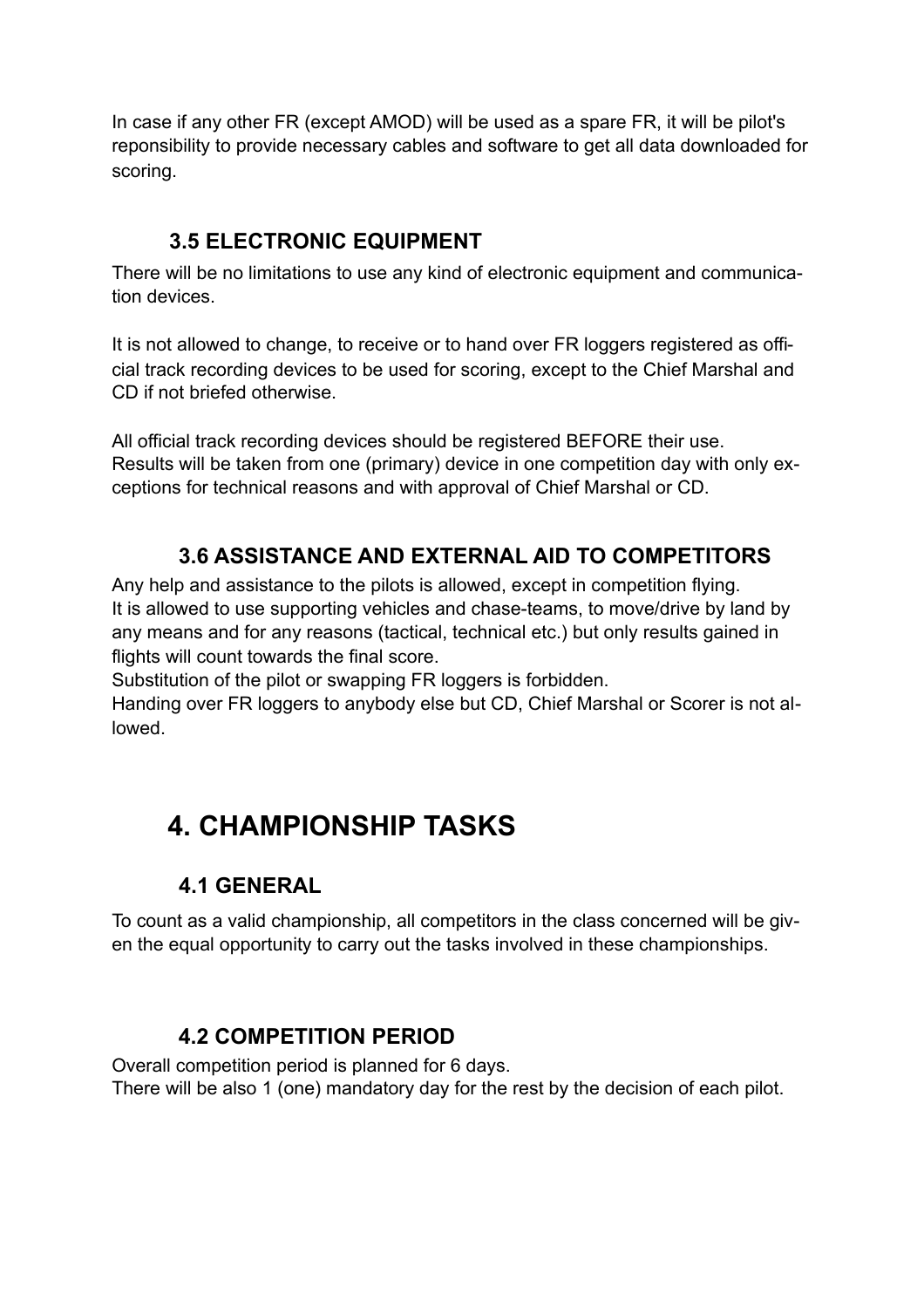Times for opening and closing of task windows for each competition day will be maximum from 6.00 to 21.00 (15 hours). In this time period maximum competion flying time for scoring purposes will be normally 7 hours a day. Basic rule for such division is based on task window time divided by 2 minus 1 hour. All changes will be briefed and displayed in writing.

# **4.3 TASK SUSPENSION OR CANCELLATION**

As weather in the whole competition area may vary significantly, it will be pilots' sole responsibility to make appropriate decisions whether and where to take off or not, where and when to fly and land and how to take care of their safety.

Task cancellation system will be used only in extreme cases by decision of Competition Director.

All competitors will be then informed by text messages and scores of the day will be calculated up to the time of message sent.

The Director may suspend flying after take-offs have started. If the period of suspension is sufficiently long to give an unfair advantage to any competitor, the day task may be cancelled. At any time, the Director may decide to cancel the task, for sporting or safety reasons.

SMS text message with the word "CANCEL" will be broadcast to all competitors in the event of task cancellation. Competition and all scorings will stop at the same time such message will be sent out by Competition Director.

However some previous tasks or parts of the tasks may still be scored in the event of a cancellation, depending on the weather forecast and information given on briefing, based on the performance at the official time of cancellation.

# **4.5 LANDINGS/OUTLANDINGS**

Landings/Outlandings, pitstops, refueling and servicing inside dedicated turnpoints' diameter (400 m) or on the dedicated airfields are allowed and will not be penalized but instead rewarded.

Landings/Outlandings outside of dedicated turnpoints' diameter (400m) for any reason will be allowed without penalty.

However (as an economy factor), only one landing per 2 hours of competition flying, outside of dedicated turnpoints' diameter, will be allowed with no penalties.

Thus (for example for refueling) 3 landings outside of dedicated turnpoints' diameter in 8 hour of day task will be allowed without penalty. Each following outlandings will bring penalty equal to 1(one) minimum turnpoint value. Detalis will be briefed.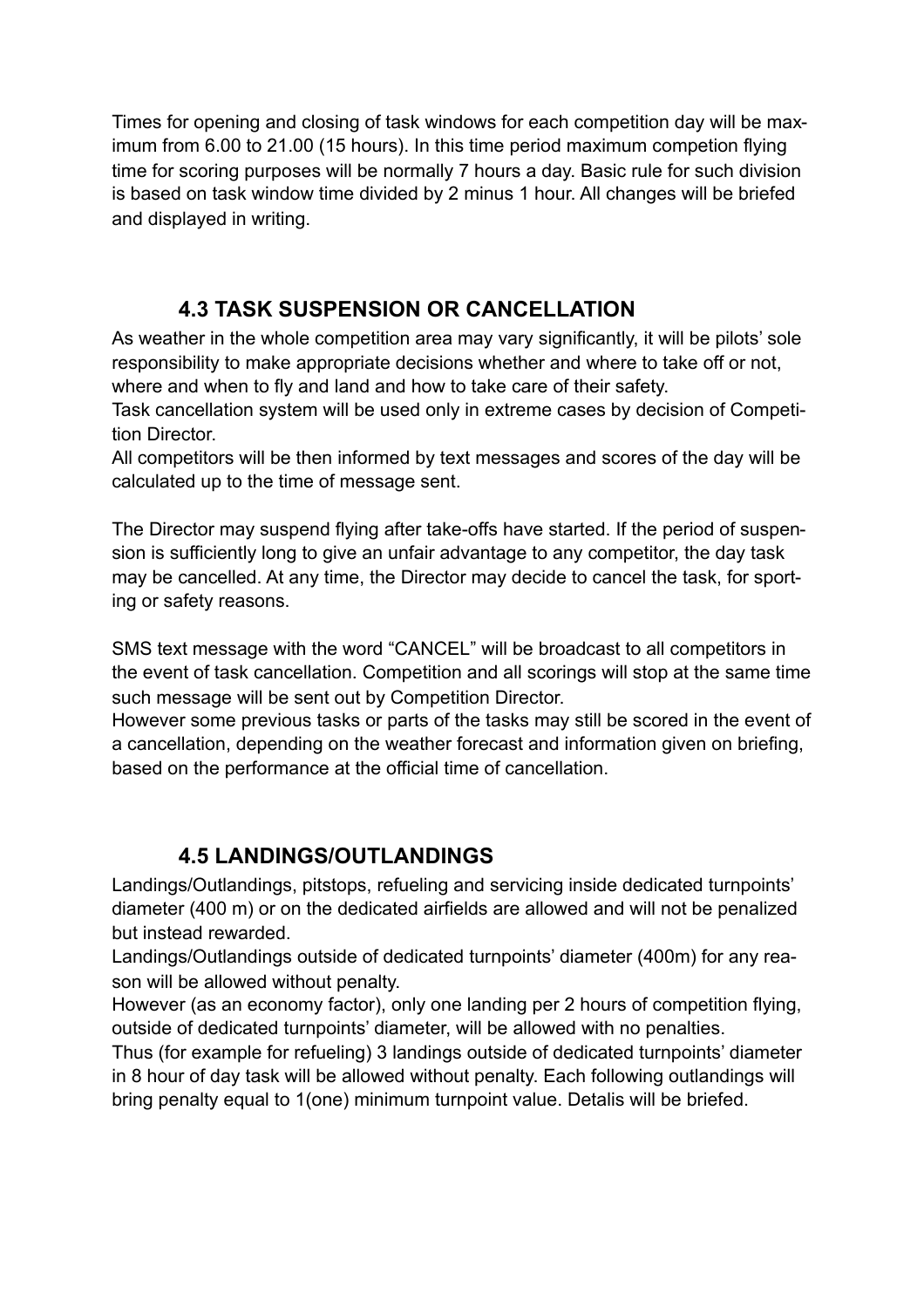If a pilot outlands, he must fold up his wing in 3 minutes upon landing. A canopy that has not been folded within three minutes indicates the pilot is in need of help. Any pilot who observes such a situation is obliged to render assistance and contact the organisation as soon as possible.

A competitor landing to help an injured pilot shall not, at the discretion of the Director, be disadvantaged by this action.

He must then inform the organisers by phone, with the minimum of delay.

All phone numbers associated with assistance, search and rescue, will be briefed and displayd.

There is obviously no need for such procedure in case the wing is laid out for a takeoff.

# **5. FLYING THE TASKS**

## **5.1 GENERAL**

Any help from qualified assistants is positively encouraged, except in flying and dealing with FR loggers.

### **5.2 COMPETITION MAP**

An Official Competition Map with turnpoints, bonus tasks and recommended refueling fields will be available to all competitors after the opening briefing only. Changes to the competition map and additional bonus tasks may be added to the map by CD only if briefed and displayed in previous evening.

Turnpoints and snake figures will be marked evenly across all the competition area, to stimulate flying between turnpoints instead of driving with support vehicle.

There are no limitations to use any other source of maps information instead of Comp Map.

[Sample map \(from previous event\) with some bonus elements: https://drive.google.](https://drive.google.com/file/d/0B1022RjsTx0xamwtRk5rdEs3emc/view?usp=sharing) com/file/d/0B1022RjsTx0xamwtRk5rdEs3emc/view?usp=sharing

### **5.3 LIMITATIONS**

It is not allowed to replace the pilot in command and such activities will result in immediate and full disqualification.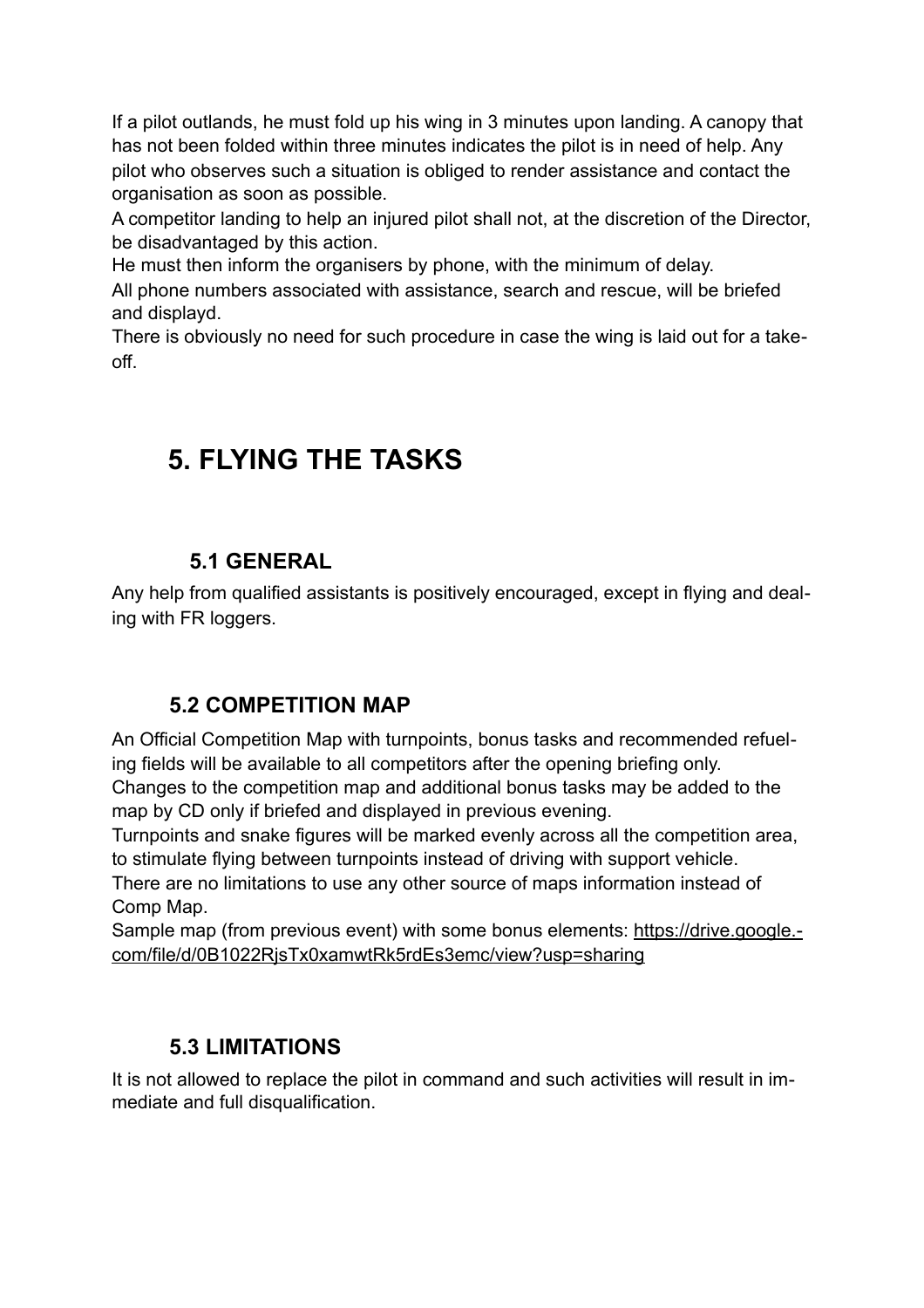FR loggers must be kept with competing pilot at all times, except while handed over to the Chief Marshal, Scorer or CD for scoring purposes after the competition day or while the pilot is resting.

All official track recording devices and possible replacements should be registered BEFORE their use for official scoring, including secondary or back-up devices. Results will be counted from one device in one competition day with only exceptions for technical reasons and with approval of Chief Scorer.

# **5.4 SPECIAL RULES**

Approximately half of the points will be available for basic turnpoint hunt. Each turn point passed second time but after passing any other TP in-between will give 1 additional point.

Extra points will be available for bonus tasks (for example: hidden gates, snake navigation, rings, ovals, eclipses, timed navigation, landings and takeoffs etc.) as briefed. All those elements may be passed more than once with timing and direction selected by the pilot.

It will be allowed for the pilot to make unlimited number of landings, stops and takeoffs while competing (refueling, maintenance, weather planning, rest etc.). There will be no limitations on places, amounts, duration and/or reasons for breaks.

All landings inside of dedicated turnpoints' diameters of 400 meters will bring no penalty but bonuses.

However, outside of dedicated turnpoints' diameter, only one landing per 2 hours of competition flying will be allowed with no penalties.

Thus for example(for refueling), only 2 landings outside of dedicated turnpoints' diameter in 6 hour of day task will be allowed without penalty. Each following outlandings will bring penalty equal to 1(one) minimum turnpoint value (2 points).

Some navigation elements/figures will offer extra bonuses for precise timing, pre-set by Competition Director at the briefing.

More bonus points will be available for precision tasks which may include various precision landings, paraball task, pylon tasks etc, mainly addressed for public attraction.

Precision tasks and points for precision tasks will be briefed.

# **5.5 DECLARATIONS**

Pilots' obligation is to declare all of his/her competition flights and results with passed turnpoints, additional task elements, bonus elements, landings and takeoffs, to the CD, Chief Marshal or Chief Scorer after each day of the competition as soon as possible.

Deadline for declarations is 1 hour after last landing of the day but no later than 1 hour after the task window will be closed.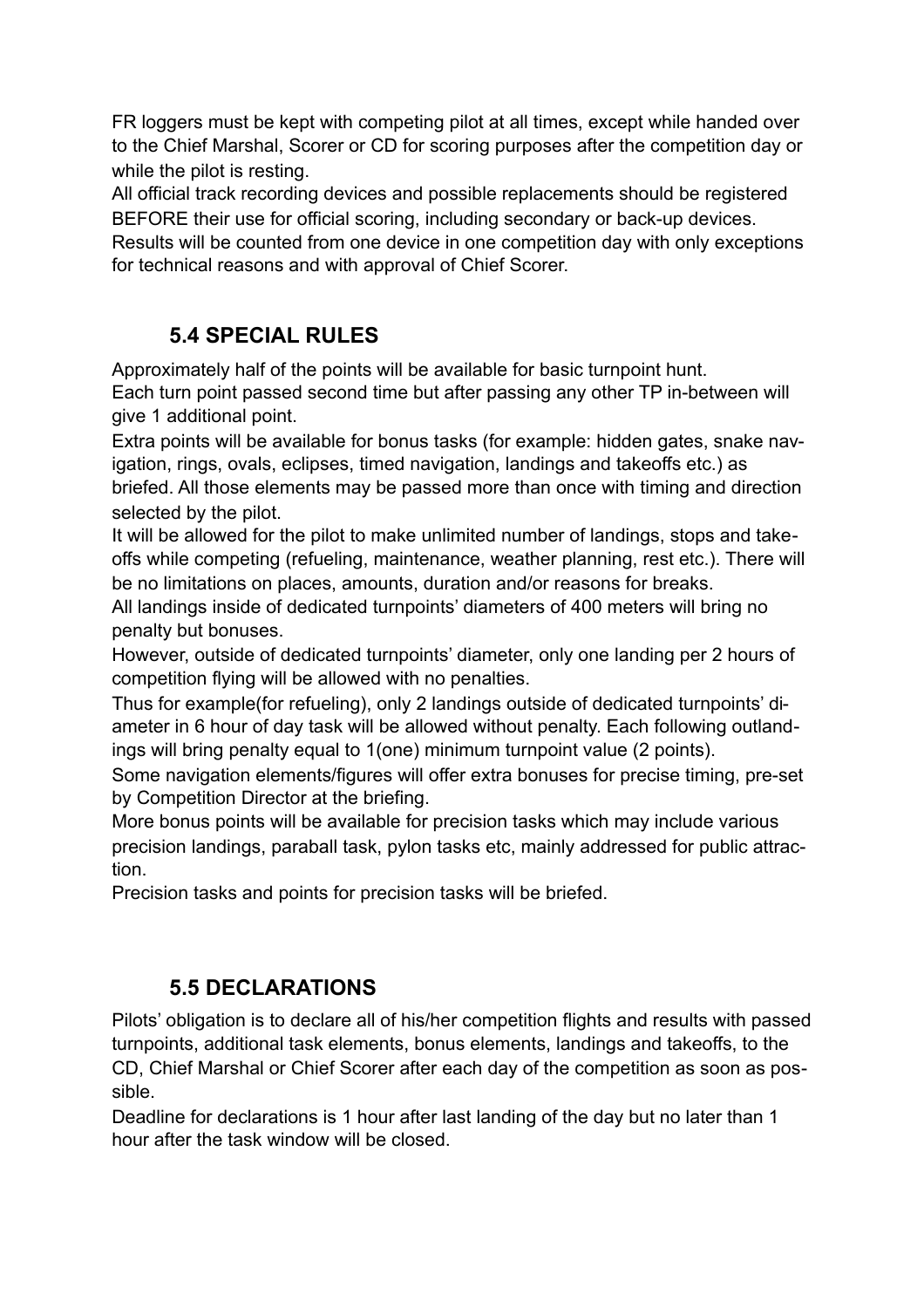Pilot's obligation is also to declare all stops (resting times) not to be included into task times and scoring.

Declaration sheets are available at Competition Office but will be given to the pilots with competition maps on the Opening Briefing as well.

All pilot declarations will be compared to corresponding FR logger tracks and only those confirmed by both sources (tracks and declarations) will be scored.

**All turnpoints and task elements declared but not accomplished/passed (not confirmed by logger track), will loose their scoring value for the declaring pilot for the rest of the competition.**

**All turnpoints and task elements not declared but confirmed by logger track will score half of their value.**

In case of repeatedly misleading and incorrect declarations, penalties may apply by discretion of CD, up to 20 % of the day's score.

Loggers not switched off after the end of the task flying will delay scoring process and may incur warning or time penalty according to the time of being switched on unnecessarily while moving on the ground after landing.

All times of tasks and task parts of each day will be scored chronologically. For example flying more than 7 hours a day will be scored up to 7 hours of competition flying this day with all events and task elements included chronologically.

Any tasks/turnpoints collected after 7 hour time limit will not count towards this day's scores but may be flown again on the next day for full scoring.

# **5.6 TAKEOFFs and LANDINGs**

Takeoffs and landings are allowed without penalties, wherever it's legally possible but recommended in bonus turnpoints and dedicated refueling fields.

Take off places, amounts, methods, techniques and purposes are not limited.

However, competitors, who's activities will initiate complaints from landowners, authorities etc., may be subject for penalties up to 50 % of the day's score with an exception of emergency landings.

### **5.7 THE LANDING BONUSES**

Turnpoints will offer landing and takeoff bonus points, depending on weather conditions, characteristics of landscape, pilot's needs and skills.

To score bonuses, those landings and takeoffs should happen inside the turnpoint diameter of 400 m.

Successful landing will be defined by landing and staying inside the diameter of the turnpoint for a minimum of **1 minute**.

Landing outside of the diameter of 400 m of the turnpoint will not give landing bonus but may incur penalty, according to p. 5.4

For public attraction some turnpoints or dedicated refueling fields may include special landing bonus option (carpet, ball, skittles etc.) as briefed.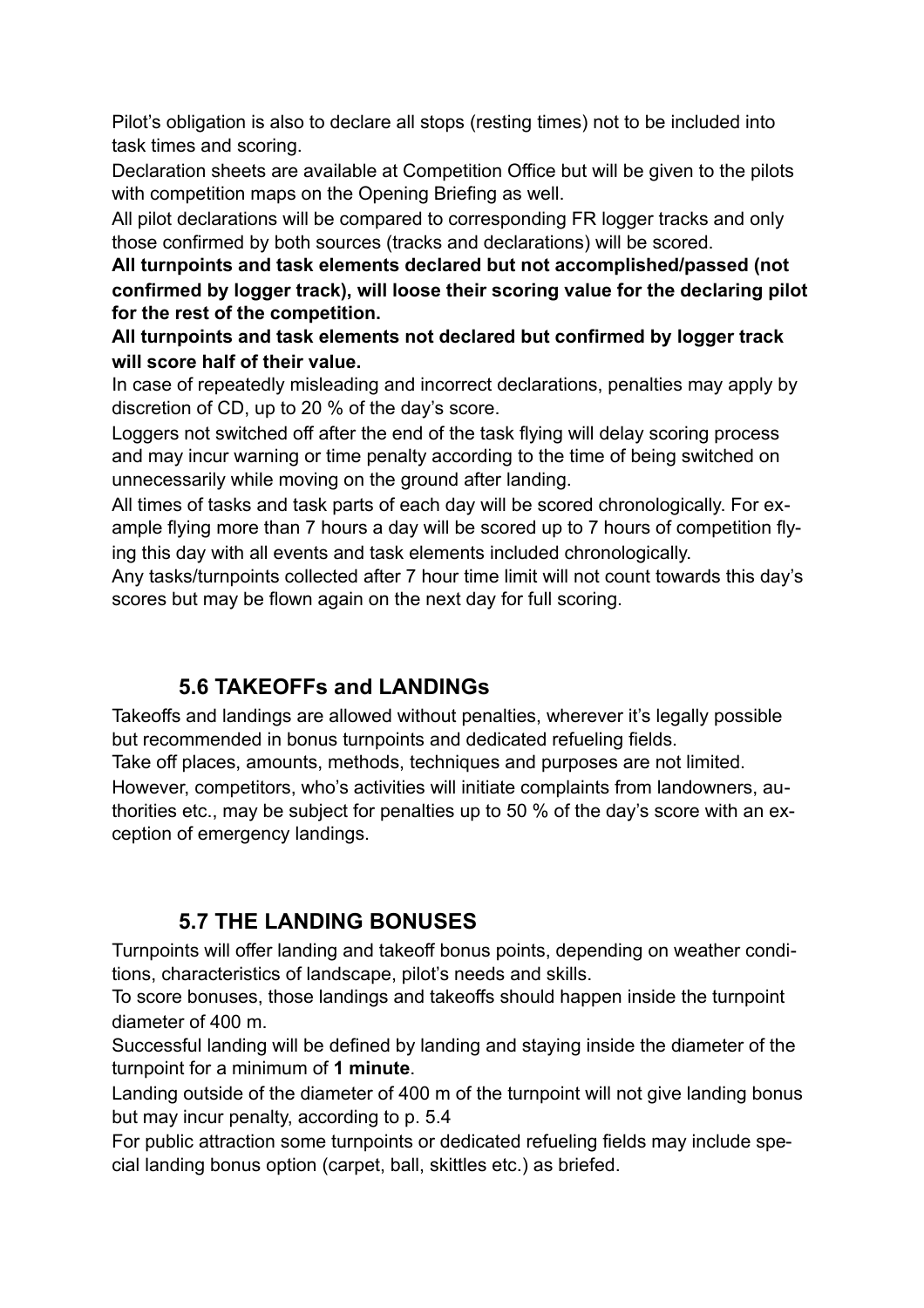# **5.8 THE TAKEOFF BONUSES**

Successful takeoff will be defined by leaving the ground inside the 400 m diameter of the turnpoint.

Running out of the diameter of 400 m of the turnpoint for the takeoff will cancel takeoff bonus for this turnpoint for this try.

Number of takeoffs from one turnpoint is not limited but time spent for such repeated takeoff attempts will be added to the overall task time of the day (time is running). Only one successful takeoff from each turnpoint is eligible for bonus points.

Logger switched off or on inside the turn point diameter will cancel all landing and takeoff bonuses for given turnpoint.

Values for scoring.

Successful landing will add 1 point to the overall scoring value.

Successful takeoff will add 1 point to the overall scoring value.

Landing and takeoff bonuses can be given only once for each TP.

Scoring of landings and takeoffs, based on FR logger data will be explained in detail on the opening briefing.

# **5.9 TIME BONUSES**

There will be bonus points available on parts of tracks (legs) between turnpoints, which must be flown at the constant speed, selected and declared by the pilot. For some parts, speed in km/h may also be determined by CD in the opening briefing.

There will be an undetermined number of hidden time gates along the legs. When pilot flies the part of the track at constant speed within margin  $+/-2\%$  he will get 4 bonus points additionally for each hidden gate. If the speed is in-between +/-5% of pre-determined speed he will get 3 bonus points for each hidden gate, if more than +/-5% then bonus points will not be awarded.

# **6. CONTROL OF TASK FLIGHTS**

### **6.1 TIMING**

All times are given, taken and calculated in local time (based on GMT) or simple elapsed time, rounded down to the most accurate permitted precision. (S10 5.2.6 and 5.2.7)

All possible changes to the time schedule will be made and announced by Competition Director at the Opening Briefing or consequent catch-up briefings before the each competition day, depending on weather conditions, local and other conditions.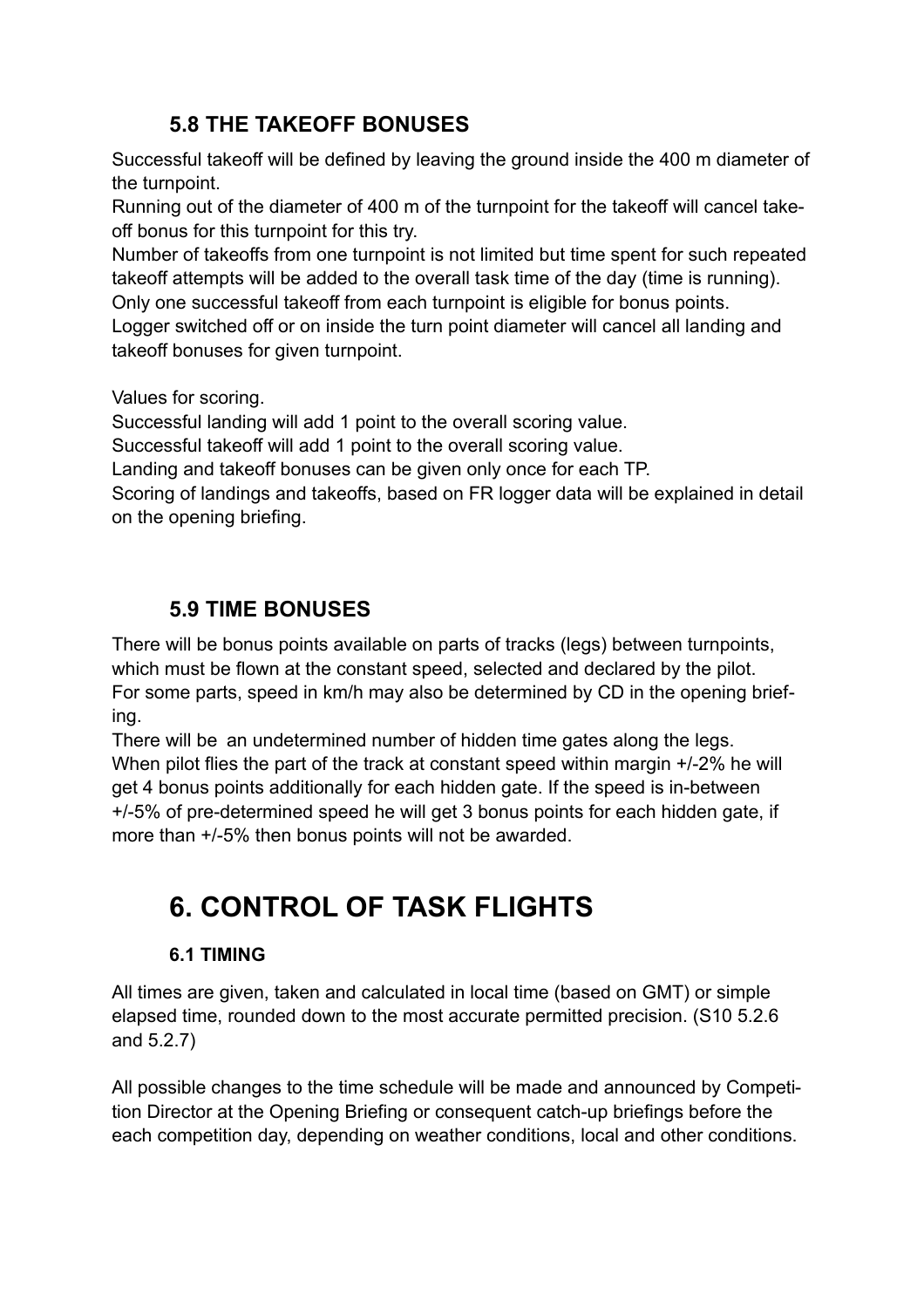#### **As the basic rule, the first crossing of any turnpoint will start the clock and the last crossing of any turnpoint will stop the clock.**

Clock can be stopped also by entering turnpoint diameter of 400 m for landing or clock can be started by leaving turnpoint diameter for takeoff.

This applies for any time-out breaks, stops, outlandings etc. as well.

Overall competition time of the day will be defined by pilot's declaration, confirmed by the FR logger track.

Pilot can take time-out brake from competition task at any time, even while in flight (if declared, but normally only limited number of breaks in one day will be allowed without penalty.

For example more than 3 breaks in an 7 hour flying day, or more than 1 break in a 4 hour flying day will revoke one turn point passed for each time-out brake.

Time-out is decided by pilot by it's declaration.

Details will be briefed.

It is mandatory to switch FR logger off by pilot after the decision to take time-out for any reasons.

It is mandatory to switch FR logger on and wait for the blinking green light before any movement of logger for continuing competition flights.

### **6.2 FUELLING PROCEDURE**

There is no limitations on fueling methods, reasons, amounts used, refueling times, numbers and places.

Preferred refueling in designated airfields/turnpoints will offer no penalties but bonuses.

### **6.3 TURNPOINTS AND HIDDEN GATES**

Turnpoints (and hidden gates) are geographical points.

The scoring zone for a turnpoint is a cylinder with a radius of 200m and diameter of 400m of infinite height.

Proof of reaching a turnpoint is given by GNSS flight recorder evidence.

To score, a track fix point must either be within the cylinder, or the line connecting two sequential track fixes must pass through the circle. Time for scoring the turnpoint passing is measured from the closest point to the center of a turnpoint.

Time for scoring the landing on the turn point is measured from first touch to the ground after entering the turnpoint diameter of 400 m.

Time for scoring the takeoff from the turnpoint is measured from leaving the ground before exiting the turnpoint diameter of 400 m.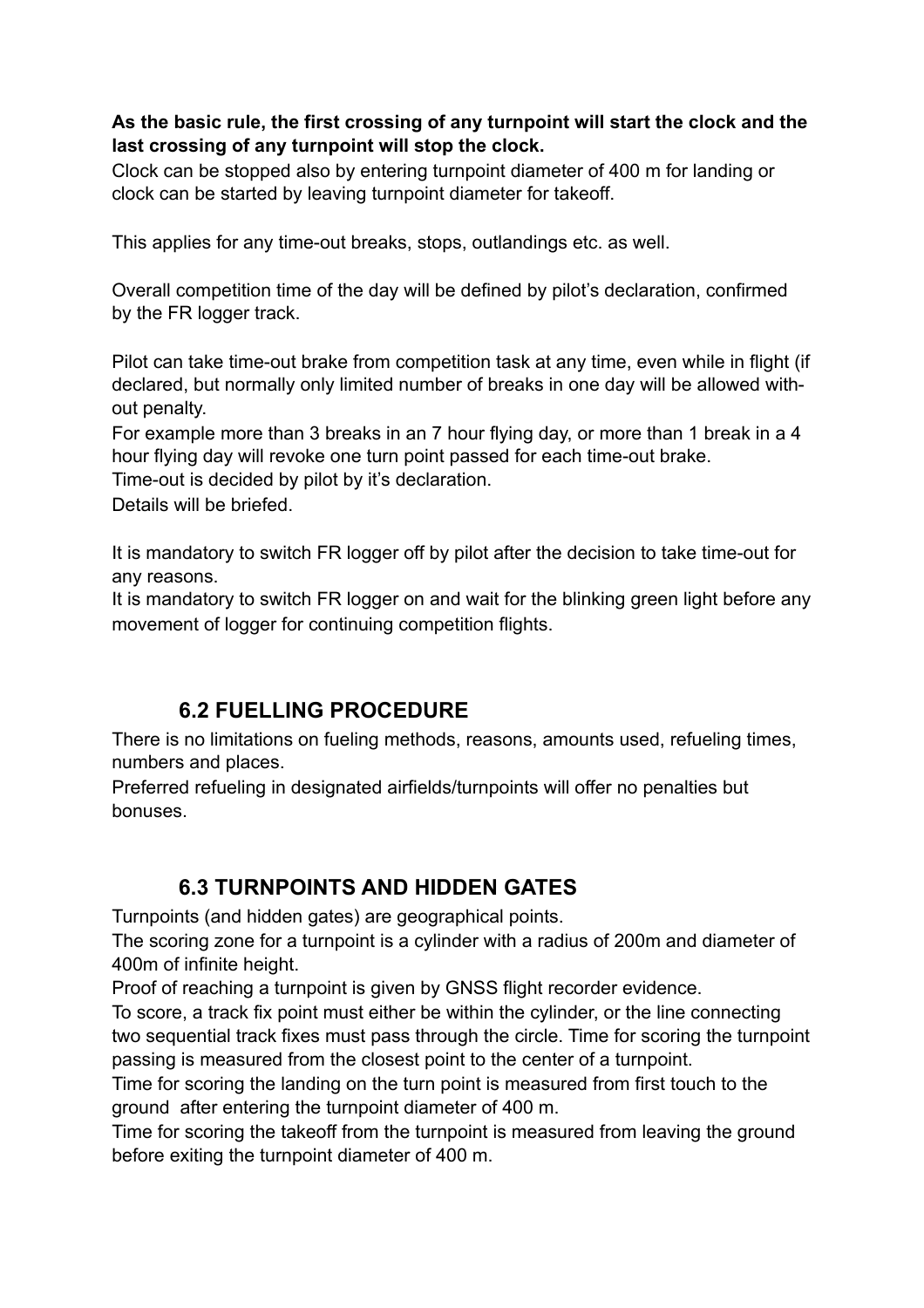Complaints about the physical mis-positioning of a scoring zone relative to a turnpoint will not be accepted unless it can be shown that the physical position of the location is outside a circle of radius R= Rp/2 where Rp= Radius or size of the scoring zone defined by the organizers *( ie the physical location must lie inside an inner circle half the width of a gate or radius of a scoring zone).*

# **7. SCORING**

## **7.1 GENERAL**

The overall results will be computed from the sum of the scores of each competition day, for each competitor, the winner having the highest total score in the class. (S10 4.34.10)

# **7.2 SCORING ELEMENTS**

Approximately 50 % of points will be available for turnpoint hunt.

Each turnpoint passed correctly will give points according to the competition map or as briefed.

Each turnpoint passed second time, but only after passing any other TP in-between will add half of TP-s original value.

Approximately 40 % of points will be available for bonus tasks (for example: hidden gates, snake navigation, rings, ovals, eclipses, timed navigation, landings and takeoffs etc.) as briefed. All those elements may be passed more than once with timing and direction selected by the pilot and the best result will count towards result.

Navigation corridor is 400 m wide (200 m both sides of the line marked on the map) Hitting the hidden gates will give 3 points for each gate.

Some navigation elements/figures will offer extra bonuses for precise timing, pre-set by Competition Director at the briefing or by pilot himself/herself. 4 points for timing precision will be awarded for each hidden gate which is not missed by more than 5 seconds.

Bonus landings and takeoffs.

Successful bonus landing will add 1 point to the overall scoring value. Successful bonus takeoff will add 1 point to the overall scoring value.

Approximately 10 % of points will be available for the pure precision tasks.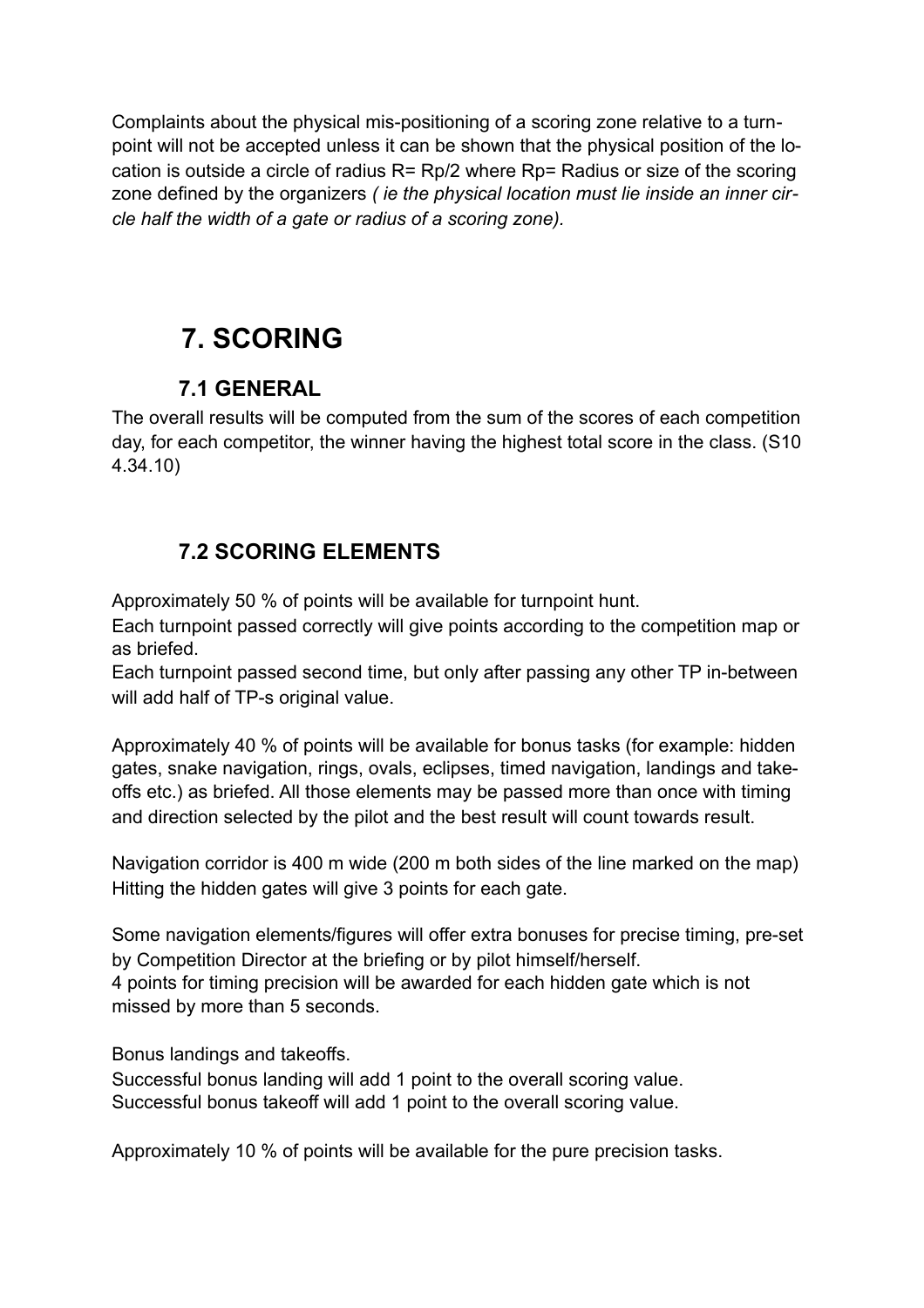Precision tasks may include various precision landings, paraball task, pylon tasks etc.

Precision tasks and points for precision tasks will be briefed.

Besides certain precision tasks only tasks proved by evidence of a FR logger tracks will be valid for scoring.

Comp Director, Scorer and Marshals are not allowed to give competitors any information about other competitor's results or positions, timings and possible penalties before the end of each competition day, closing the task window and display of an official results.

The winner of the class shall be the pilot gaining the highest total points in the class A pilot who did not fly scores zero for that day and will be marked DNF or "Did Not Fly" on the score sheet of the day. A pilot who is disqualified scores zero and will be marked DSQ or "Disqualified" accordingly.

#### **7.3 TEAM SCORING**

Within each valid class, the Team Prize is computed from the sum of the scores of the top three pilots of each team or country on each competition day. The task score for which a pilot was disqualified shall not count for team scoring.

### **7.4 DISQUALIFICATION AND PENALTIES**

Actions which will normally result in disqualification:

- Bringing the event, its organisers, the FAI or these regulation into disrespute.
- Any competition flying under the influence of banned substances.
- Change of the pilot.
- Any unauthorized combination of the pilot and FR logger.
- Interference with the firmware or software of a CIMA approved GNSS flight recorder.

Actions which may result in a 100% of the overall day score:

- Flying or landing into a no-fly zone
- Handing over FR logger to unauthorized person (change of batteries?)
- Flight outside the specified flight envelope of the aircraft or dangerous flying.
- Flight or attempted flight with prohibited equipment (unregistered FR)

Actions which may result in a 50% of the day score:

- Flying outside of allowed time window.
- Unauthorized change of the wing or machine (not registered)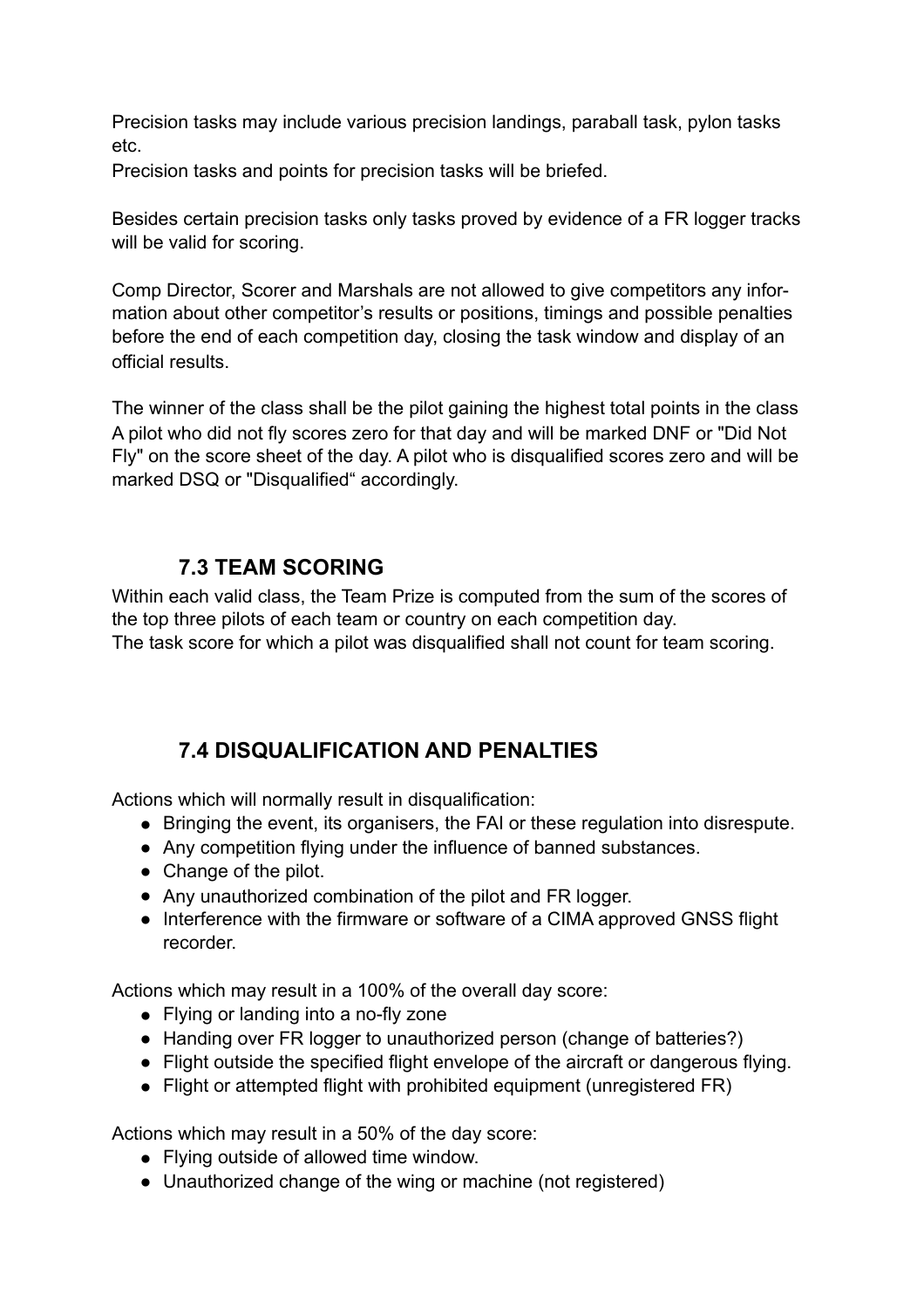Actions which may result in a 20% of the overall task score:

- Failing to follow marshal's indications
- Briefing interruption
- Not following the FR device procedures (not switching off after landing for the break)
- Flying outside of allowed time window.
- Competing without competition number on the wing or cage
- Repeatedly presenting misleading and incorrect declarations

Estonian Paragliding and Paramotoring Association (EPPA)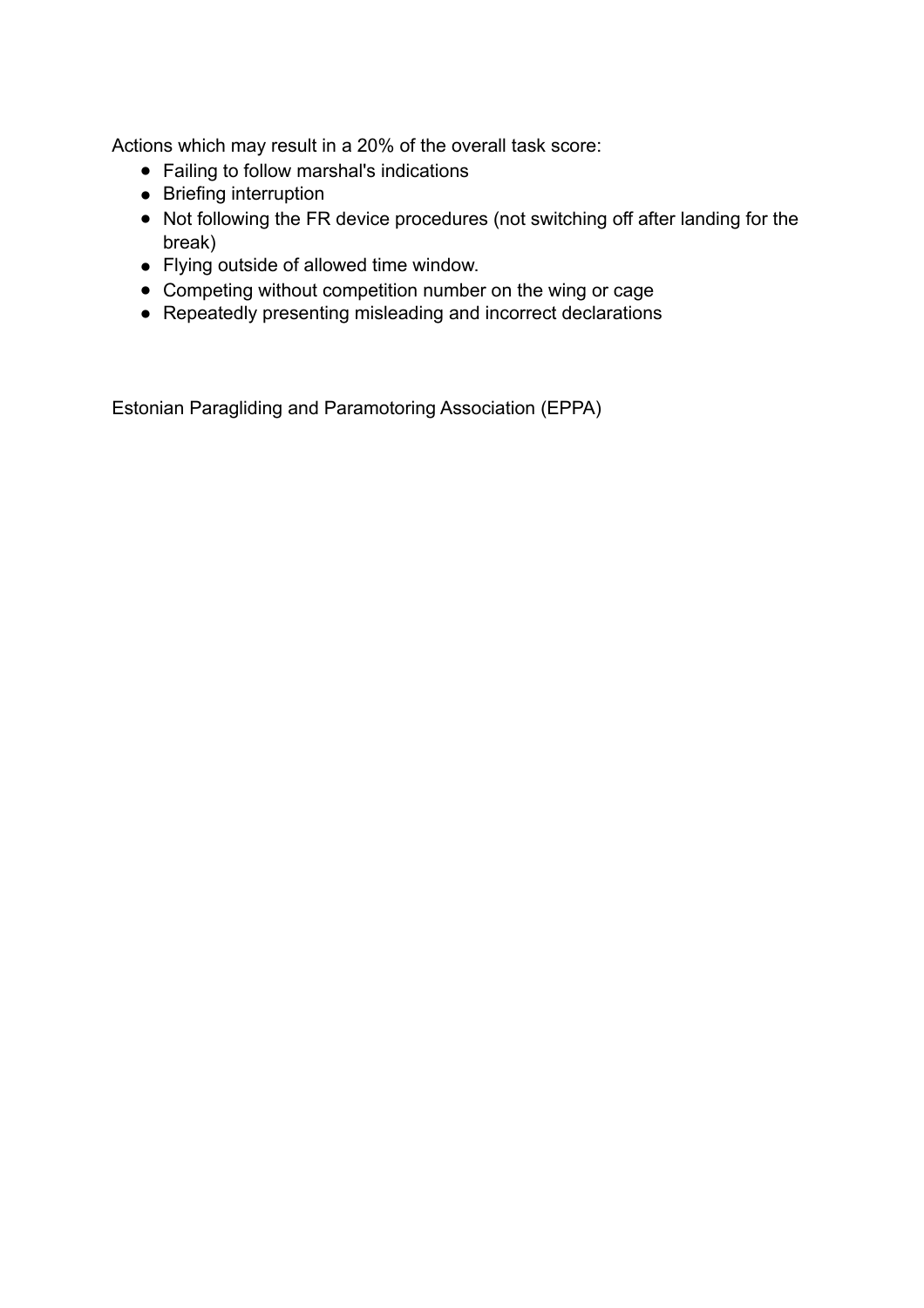# **TASK CATALOGUE**

# **FAI 1-st World Paramotor Endurance Championships 2018 & 4-th Nordic Open Paramotor Endurance Race 2018**

**Hiiumaa, Estonia, June 2-nd to June 10-th 2018 ORGANISED BY:** Estonian Paragliding and Paramotoring Association

#### **1. INTRODUCTION**

This catalogue describes task elements which will be set during the **FAI 1-st World Paramotor Endurance Championships 2018 & 4-th Nordic Open Paramotor Endurance Race 2018.**

This catalogue includes several new approaches and elements that have been tried out successfully in different national and international competitions.

#### **1.1 PRINCIPLES**

In paramotor endurance format, there is one basic and big **turnpoint hunt multitask** over the whole competition area and dedicated time period with different integrated elements available by the preference of the pilot to select.

The main focus is naturally on different navigational skills but also greatly on **individual weather planning**, according to the skills of the pilot and characteristics of the equipment selected, which all together will have major impact on the final result of each pilot.

Other elements with value towards the result: **Navigation precision Navigation timing Height precision Landing and takeoff** skills in variable conditions and in unknown locations.